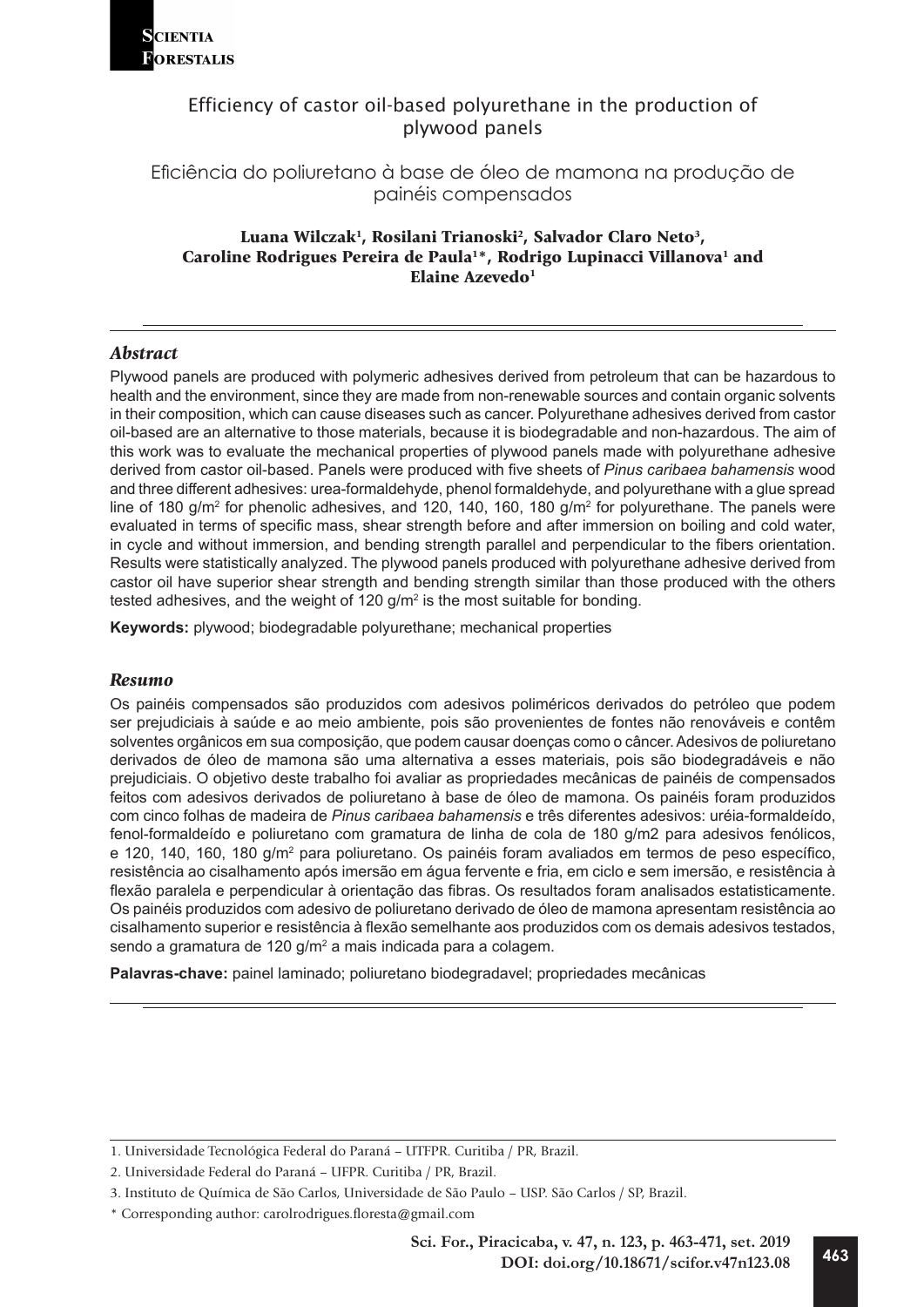# **INTRODUCTION**

Wood has a set of unique properties when employed as a construction material, such as strength, flexibility, fire resistance, durability, and insulation (IWAKIRI, 2005). Natural wood has an anisotropic and heterogeneous structure, so the main directions of strain are not necessarily those of stress (NGARGUEUDEDJIM; ANNOUAR, 2015)

In order to overcome this limitations, wood panels are produced worldwide, and such as panels that can be plywood, MDF, agglomerated, structural wood, OSB, and laminated wood products (KABOORANI et al., 2012).

Plywood panels are made with wood sheets glued in such a way that the fibers of the individual sheets are arranged perpendicularly to each other. Such arrangement increases the isotropy of the wood, giving the material high dimensional stability and uniform mechanical strength (IWAKIRI, 2005).

The production of plywood panels was boosted by the development of synthetic resins, such as urea-based resins and phenolic resins (IWAKIRI, 2005; SILVA, 2015). These resins are produced with formaldehyde solvent, and it can release this compound for months or years, even though the panels are coated with different materials (BREGINSKI, 2015; SALTHAMMER, 2010).

Inhalation of formaldehyde can cause dizziness, headaches, nausea, vomit, lacrimation, and dryness of the airways (IARC, 2004; HAUPTMANN et al., 2004; IARC, 2015). In July 2004, the International Agency for Research on Cancer – intergovernmental agency which is part of the United Nations Organization -changed the classification of formaldehyde from group 2, probably carcinogenic to humans, to group 1, carcinogenic to humans (IARC, 2004; SOLAL et al., 2008).

In this context, the use of adhesives derived from vegetal oils has advantages, such as the reduction in the production of residues that aren't easily degradable, and the elimination of hazards due to inhalation of formaldehyde (AZEVEDO, 2009).

The use of adhesive polyurethane derived from castor oil was considered adequate for adhesion for Edge Glued Panel with *Pinus taeda* and too adhesion for MDF in furniture production (MOLLEKEN et al., 2016; PEREIRA et al., 2016).

The aim of this work was to evaluate the physical and mechanical properties of plywood panels made withpolyurethane adhesives derived from castor oil and to compare the results obtained with other adhesives.

#### **MATERIALS AND METHODS**

Sheets of *Pinus caribaea bahamensis* were taken from a 17 years old tree, planted in Itararé-SP, with 33cm of diameteratbreastheight (DBH), with dimensions of 500x500x2 mm and were donated for Valor Florestal Industry. These sheets were oven dried during 24 hours at 100  $\rm{^{\circ}C}$   $\pm$  2  $\rm{^{\circ}C}$  until the humidity was lowered to 6% to 8% by weight. The employed adhesives were the castor oil-based polyurethane (PU) with solid content of 100%, density of 1,074g/cm<sup>3</sup>, pH 5,5; Urea formaldehyde (UF) with solid content of 66%, viscosity of 300 cP,  $pH = 7.6$ , density of 1,28 g/cm<sup>3</sup> and gel time of 60s; Fenol-formaldehyde (PF) with solid content of 51,57%, viscosity of 503cP, pH = 12,66, densityof 1,22 g/cm<sup>3</sup> and gel time of 7 minutes (ROSA, 2015); the PU was donated for Cequil Industria e Comércio de Adesivos de Araraquara, the UF and FF was donated for Hexion.

The process were divided in two stages: Stage 1 – Production and comparison of plywood with UF, PF and PU adhesive with glue grammage line of 180  $g/m^2$ ; Stage 2 – Production and comparison of plywood with PU adhesive with glue grammage line of 180, 160, 140 and 120 g/m<sup>2</sup>. All the panels were produced with five wood sheets arranged perpendicular to each other. The parameters used to produce the panels are shown in Table 1.

In total, three panels for each condition described in Table 1 were produced. The samples were cut for the shear strength test, three-point bending test and placed in a climatic chamber at 20  $\pm$  3 °C and relative humidity of  $65 \pm 5$  °C.

The specific mass analyses were made according to the NBR 9485 (ABNT, 2011). Shear tests were made after immersion in both cold and hot water, in cycles, and without immersion, according to the EN 314:1996 Standard (EUROPEAN STANDARD, 1996). Three-point bending tests of specimens in parallel and perpendicular directions regarding the fibers alignment were also conducted, according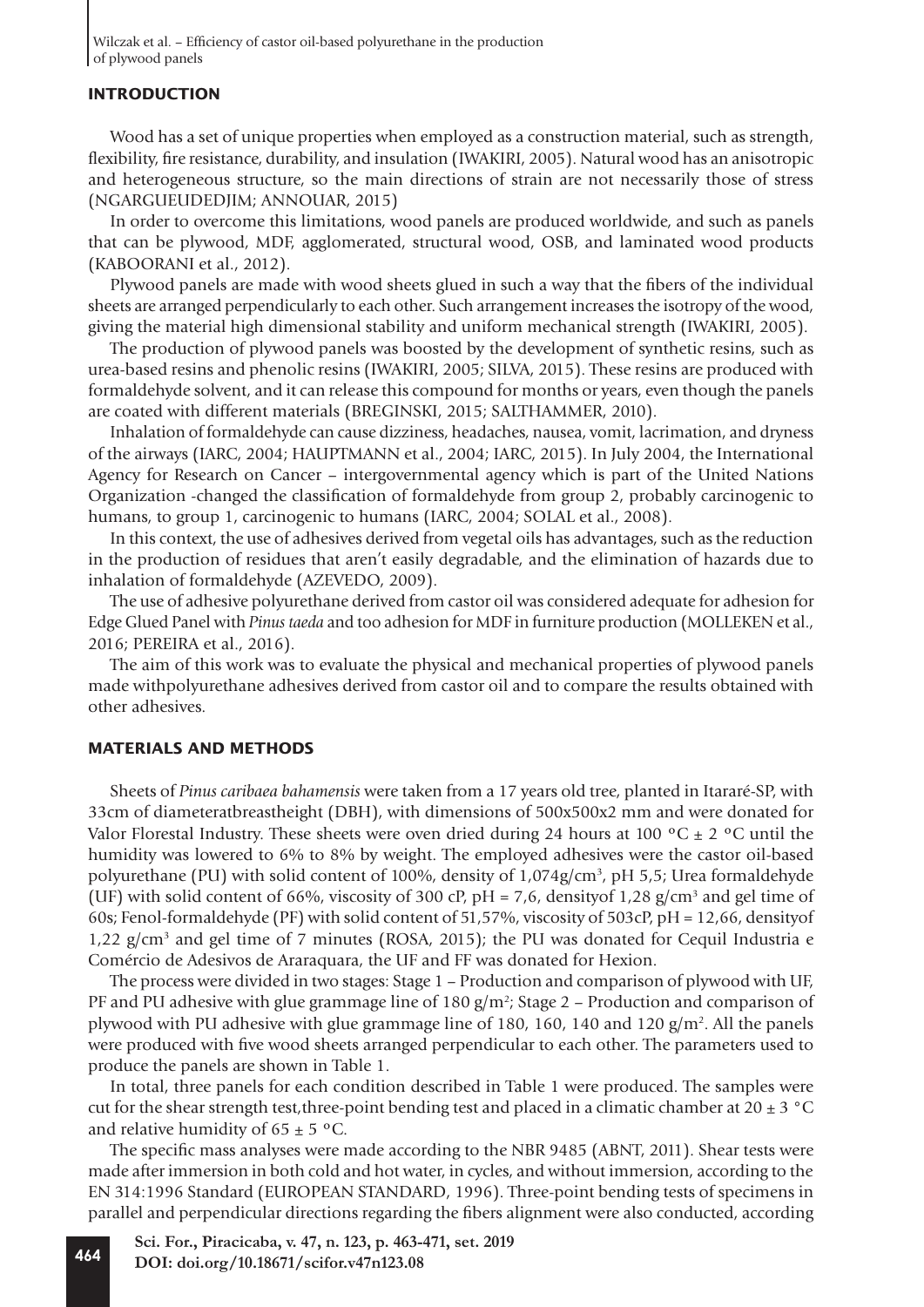**Table 1 –** Parameters used to produce the plywood panels **Tabela 1 –** Parâmetros utilizados na produção dos painéis compensados

| <b>Stage</b> | <b>Adhesive</b>               | <b>Temperature</b><br>(°C) | <b>Weight</b><br>(g/m <sup>2</sup> ) | Time (min) | <b>Pressure</b><br>(MPa) |
|--------------|-------------------------------|----------------------------|--------------------------------------|------------|--------------------------|
|              | Urea-formaldehyde             | 110                        | 180                                  | 8          |                          |
|              | Phenol formaldehyde           | 130                        | 180                                  | 10         |                          |
|              | Castor oil-basedpolyuretahane | 90                         | 180                                  | 20         |                          |
| 2            | Castor oil-basedpolyuretahane | 90                         | 160                                  | 20         |                          |
| っ            | Castor oil-basedpolyuretahane | 90                         | 140                                  | 20         |                          |
| ◠            | Castor oil-basedpolyuretahane | 90                         | 120                                  | 20         |                          |

to the EN 310:1993 Standard (EUROPEAN STARDAD, 1993). Shear and bending tests were carried out in a universal testing machine EMIC DL 2000.

The results were calculated in statistical program Statgraphics Centurion 16.1.11. The data were submitted to Grubb's test to assess the occurrence of outliers, Kolmogorov'stest to test the adherence of data, Bartlett's test for homogeneity of variance and analysis of variance. When rejected the null hypothesis, was applied Tukey HDS with 95% probability.

# **RESULTS**

## **Stage 1**

## **Specific mass**

The specific mass of the plywood panels with different adhesives are shown in Fig. 1.

The specific mass of all panels were statistically equivalent according to the Tukey's HDS test, ranging from 541 to 565 kg/m<sup>3</sup> in Stage 1, Fig. 1. The specific mass of *Pinus caribaea hondurensis* with 12% humidity, as reported by Rezende et al. (2008), varied from 510 kg/m<sup>3</sup> to 560 kg/m<sup>3</sup>, showing that the specific mass of the plywood panels was slightly affected by the adhesives. The process of pressurizing the wooden sheets results in a volume reduction of the material, however, the mass of the panel remains constant, hence increasing the plywood's specific mass.

Almeida et al.(2012) in a study on plywood produced with *Pinus* sp. hybrids with double-glue phenol-formaldehyde adhesive with a glue-line weight of 380 g/m<sup>2</sup>, had a specific mass of 413 kg/m<sup>3</sup>, a value below that found in this study.

Ayrilmis and Ozbay (2017) produced plywood panels of *Pinus sylvestre is* with fenol-formaldehyde resin, modified with 20% of a bio-oil with a glue-line grammage of 220  $g/m^2$ , obtaining a specific mass of 770  $\text{kg/m}^3$ .

Ozturk et al. (2016) produced plywood panels of *Pinus sylvestris* with a polyethilene adhesive; when utilizing a glue-line grammage of 160  $g/m^2$  the resultant density was of 530 kg/m<sup>3</sup>, which is statistically similar to the one obtained with a glue-line weight of 240  $\frac{g}{m^2}$ , 528 kg/m<sup>3</sup>.



**Figure 1 -** Specific weight of the plywood panels with humidity 12% at Stage 1 **Figura 1 –** Massa específica dos painéis compensados com 12% de umidade da Etapa 1

**<sup>465</sup> Sci. For., Piracicaba, v. 47, n. 123, p. 463-471, set. 2019 DOI: doi.org/10.18671/scifor.v47n123.08**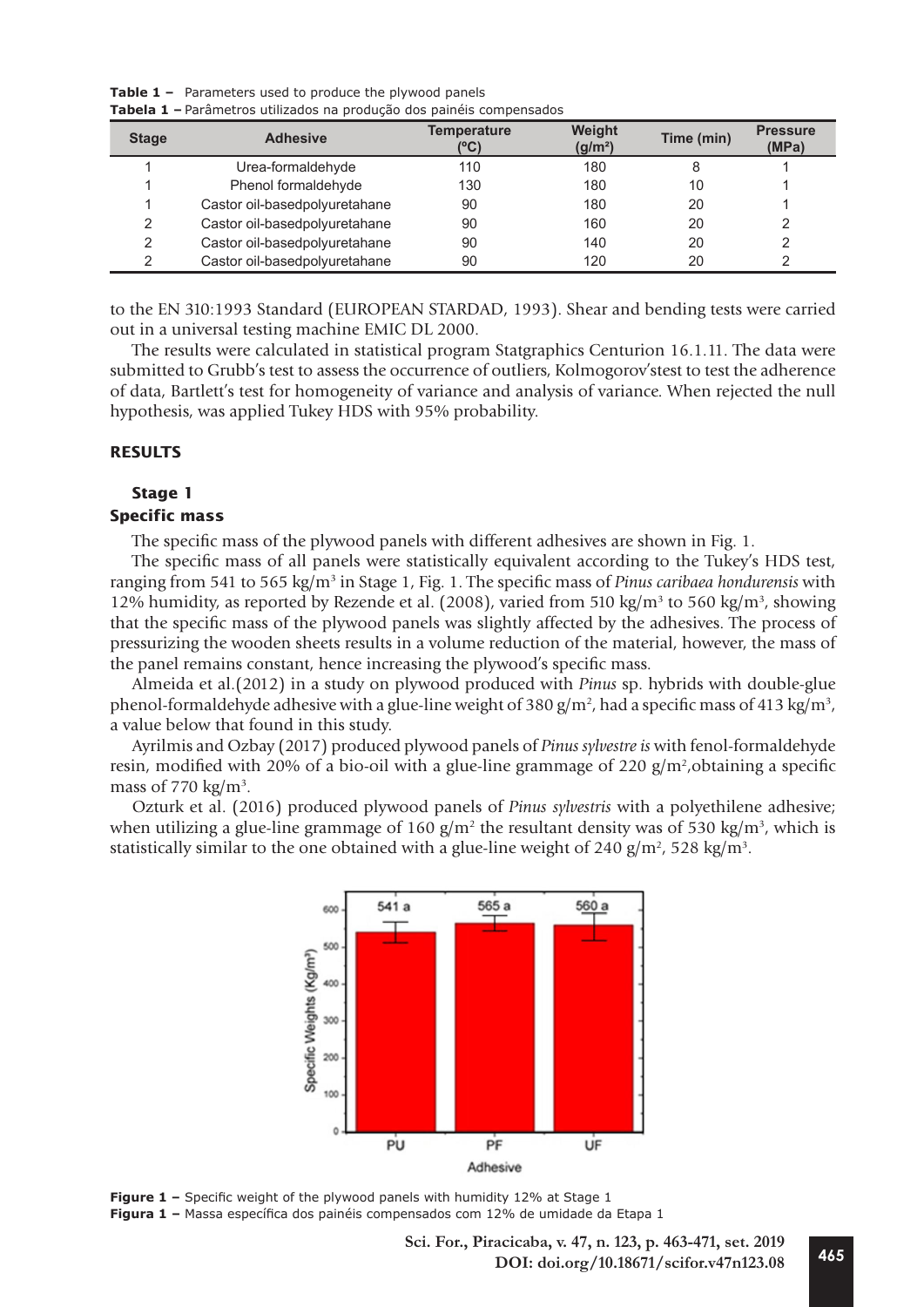## **Shear strength**

The shear strength of the plywood panels for different conditions are shown in Table 2.

From the data shown in Table 2, it is possible to observe that plywood panels produced with adhesive derived from castor oil-based polyurethane had the highest shear strength for all treatments, and these panels attends the requirements of the EN 314 Standard (EUROPEAN STANDARD, 1996), which is a minimum strength of 1 MPa.

For panels with shear strength between 0.2 and 0.4 MPa, the EN 314 standard establishes that the failure in the wood should be higher than 80%, when the resistance is between 0.4 and 0.6 MPa, the fault must be higher to 60%, in case of resistance between 0.6 and 0.8 MPa the failure must be greater than 40%, and in panels whose shear strength is higher than 1 MPa there is no requirement for failure in the wood.

Failure percentage refers to the amount of wood remaining in the fracture area. A high percentage indicates that the rupture occurred in the wood, not in the contact point between the wood and the adhesive, indicating that the strength of the adhesive is higher than the wood strength.

For dry and cold water conditions, PU plywood panels showed a higher failure percentage than the other ones, as can be seen in Table 2. For boiling and cycle conditions, such percentage was lower than compared to the panels made with phenol formaldehyde adhesive.The chemical bonding between the isoscianide, present in the polyurethane, and free hydroxils of the wood promote an increased adhesion between the composite's components when compared to phenolic adhesives.However, when submitted to cycle and boiling conditions, in which specimens are submerged in water at 100ºC, the polyurethane's stiffness and adhesion diminish, since it's glass transition temperature (Tg) is of about 60º C (AZEVEDO, 2009). This also reduces the percentage of specimens that presented failure in the wood when compared to the fenol-formaldehyde adhesive.

**Table 2 –** Shear strength (RGL – Resistance of the Glue Line) and failure percentage for the wood panels with different adhesives (180 g/m2)

| <b>Tabela 2 –</b> Cisalhamento (RLC – Resistência da Linha de Cola) e porcentagem de falha na madeira para painéis com |  |  |
|------------------------------------------------------------------------------------------------------------------------|--|--|
| diferentes adesivos (180 g/m <sup>2</sup> )                                                                            |  |  |

|                   | Treatments  | PU                   | <b>PF</b>                  | UF                       |
|-------------------|-------------|----------------------|----------------------------|--------------------------|
| Dry               | RGL (MPa)   | $2.71$ a $(11.71\%)$ | 2.26 b (10.43%)            | 1.65 c (12.64%)          |
|                   | Failure (%) | 76.33                | 40.33                      | 21.33                    |
| <b>Cold water</b> | RGL (MPa)   | $1.99$ a $(16.03%)$  | $0.91 \text{ c} (24.73\%)$ | 1.17 b (20.76%)          |
|                   | Falha $(%)$ | 10.67                | 6.67                       | 8.33                     |
| Cycle             | RGL (MPa)   | 1.11 a $(21.28%)$    | 0.79 b (18.52%)            |                          |
|                   | Falha (%)   | 2.50                 | 5.67                       | $\overline{\phantom{a}}$ |
| <b>Boiling</b>    | RGL (MPa)   | $1.09$ a $(51.67%)$  | $0.88$ a $(16.16%)$        |                          |
|                   | Falha (%)   | 5.38                 | 7.33                       |                          |

\*Values followed by equal letters in the same column are considered the same according to the Tukey's HDS test for 95% confidence. \*\* Values in parenthesis are the variation coefficients.

For plywood panels of *Pinus caribaea* wood produced with urea-formaldehyde adhesive in weight 350  $g/m^2$ , Iwakiri et al. (2001) reported values of shear strength of 1.28 MPa and 0.75 MPa for dry and cold water treatments, respectively. Shear strenght values for phenol formaldehyde adhesives reported in the same work were 2.34 MPa and 1.45 MPa for dry and boiling treatments, respectively. Such values are very close to those obtained it the present work.

Mendes et al (2013) produced panels with *Pinus taeda* slides and phenol-formaldehyde adhesive in grammage  $420$  g/m<sup>2</sup> distributed in double line and obtained resistance of the glue line in dry treatment of 2.9 MPa, and after boiling 1.63 MPa.

## **Three-point bending test**

The results obtained in the three-point bending test are shown in Table 3.

The Modulus of Rupture (MOR) and the Modulus of Elasticity (MOE) in bending strength of the panels, with samples cut in parallel orientation to the fibers of the wood sheet upper layer are statistically equal for all tested adhesives. For thesamples cut in perpendicular orientation, the results for phenol formaldehyde and polyurethane are similar, but panels made with urea-formaldehyde adhesives had lower strength.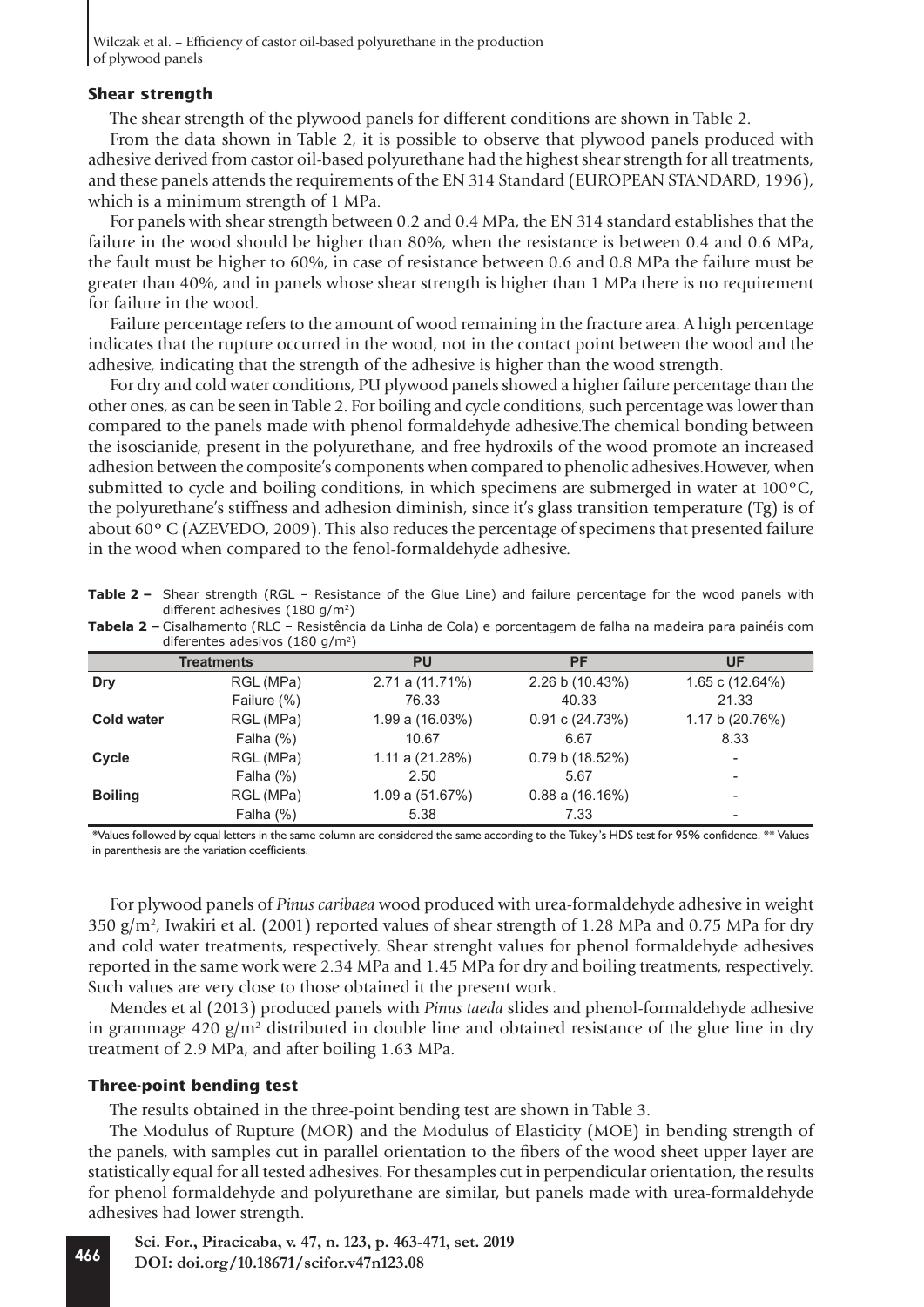| <b>Table 3 -</b> Flexural strength (MOR), and elastic modulus (MOE) for the wood panels with different adhesives (180 g/m <sup>2</sup> ) |  |
|------------------------------------------------------------------------------------------------------------------------------------------|--|
| <b>Tabela 3 -</b> Resistência à flexão (MOR) e módulo elástico (MOE) para painéis com diferentes adesivos (180 g/m <sup>2</sup> )        |  |

|                    |                 | Adhesive used in the production of the panels |                  |                  |  |
|--------------------|-----------------|-----------------------------------------------|------------------|------------------|--|
| <b>Orientation</b> | <b>Property</b> | PU                                            | РF               | UF               |  |
| <b>Parallel</b>    | MOR (MPa)       | 63.32 (16.80%) a                              | 61.19 (20.84%) a | 61.98 (12.98%) a |  |
|                    | MOE (GPa)       | 6.61 (17.35%) a                               | 7.19 (27.87%) a  | 7.15 (21.22%) a  |  |
| Perpendicular      | MOR (MPa)       | 34.78 (14.22%) a                              | 32.18 (18.39%) a | 25.22 (14.98%) b |  |
|                    | MOE (GPa)       | 2.13 (13.13%) ab                              | 2.25 (19.75%) a  | 1.92 (13.18%) b  |  |

\* Values followed by equal letters in the same line are considered the same according to the Tukey's HDS test for 95% confidence. \*\* Values in parenthesis are the variation coefficients.

Plywood panels with higher values of density tend to present higher modulus of rupture and modulus of elasticity (TRIANOSKI; IWAKIRI, 2018). In addition to the direct relationship between the density of the plywood and the density of the wood used in its composition, other factors such as the chemical and anatomical properties of the wood of different species may influence the mechanical properties of the panels.

In a study of *Eucalyptus grandis* with adhesive derived from castor oil-based polyurethane with adhesive grammage of 250 g /  $m<sup>2</sup>$ , Dias and Lahr (2004) obtained in parallel orientation the fibers 87MPa of resistance to rupture and 11.11 GPa of modulus of elasticity, in analysis perpendicular to the fibers the resistance to rupture was of 61 MPa, and modulus of elasticity of 6.24 GPa.

Trianoski and Iwakiri (2018) studied plywood panels produced with sheets of *Pinus taeda* with 18 years and adhesive Urea Formaldehyde with adhesive grammage of 180 g /  $m<sup>2</sup>$  and obtained, in parallel orientation to the fibers, rupture strength of 47.89 MPa and modulus of elasticity of 3.99 GPa; when the fibers were perpendicularly analyzed, the tensile strength was 34.11 MPa and the modulus of elasticity was 1.87 Gpa.

Campos et al. (2009) analyzed plywood of *Pinus* sp. with polyurethane adhesive and adhesive grammage of 400  $\frac{g}{m^2}$  and double glue line, obtained in parallel orientation the fibers resistance to rupture of 44 MPa and modulus of elasticity of 13 GPa

The variations may occur depending on the kind of the wood, its grammage, type of adhesive, as well as the environment conditions during the production of the plywood panels.

#### **Stage 2**

#### **Specific mass**

The specific mass of the plywood panels with different glue grammage line are shown in Fig. 2

In figure 2 it can be seen that there was no statistical difference with respect to the apparent density of the panels at humidity of 12%, that is, the slides chosen to compose the panels have the same characteristic, eliminating the influence of the specific mass in the quality of the panels and the interference of this factor in the static flexural strength of the composites.





**<sup>467</sup> Sci. For., Piracicaba, v. 47, n. 123, p. 463-471, set. 2019 DOI: doi.org/10.18671/scifor.v47n123.08**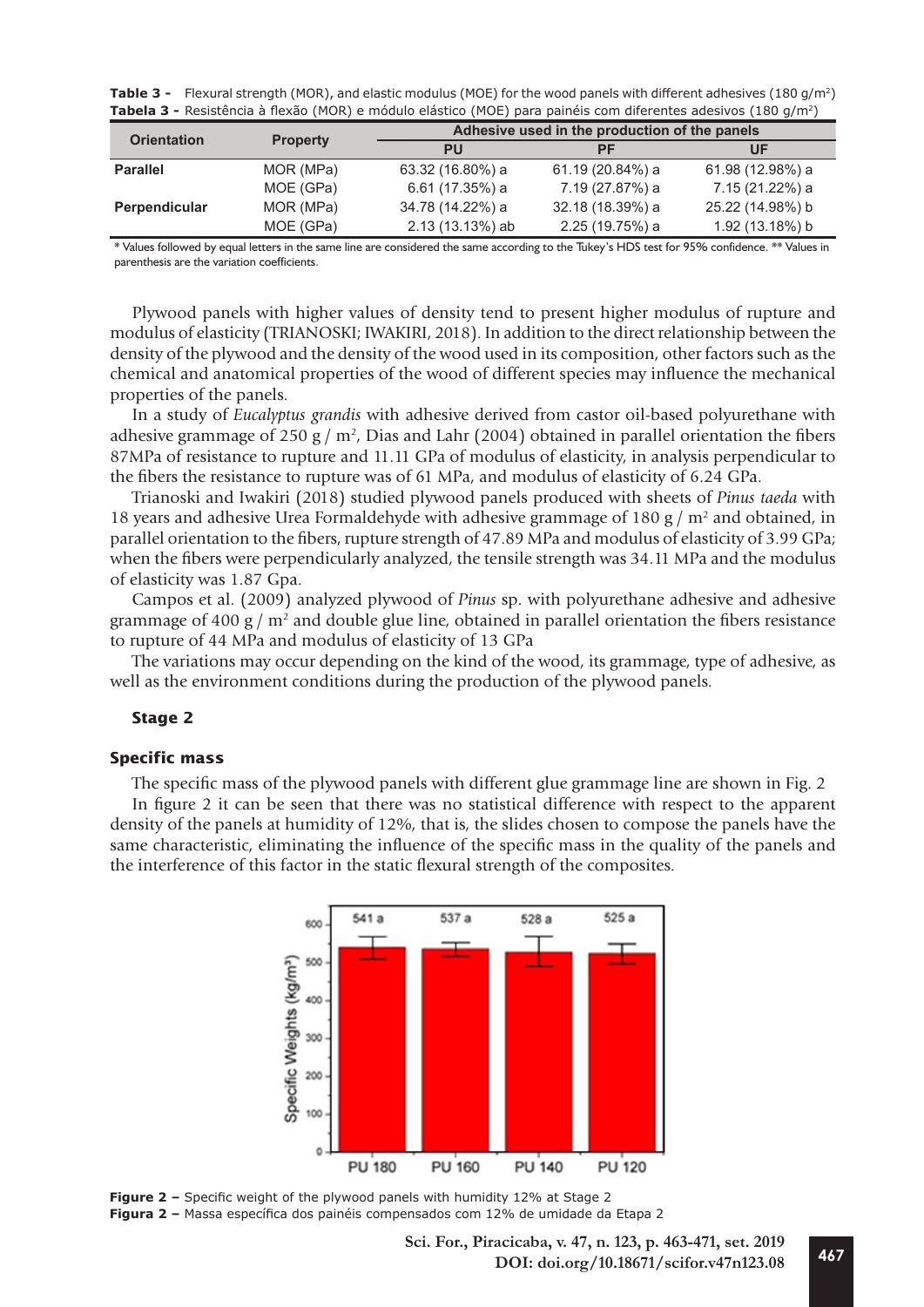A higher density of the wood may influence the formation of the adhesive bond between the blades, because of the greater difficulty of penetration of the adhesive, in addition to generating greater internal pressure of steam during the hot pressing. This contributes to the reduction of the polymerization rate of the resin (IWAKIRI et. al., 2007).

In an ABIMCI (2007) report on the analysis of panels of *Pinus sp*. and phenolic adhesive for trade, intended for external use in structural application, has a specific average mass of panels of 552 kg/m<sup>3</sup>, which is very close to that obtained in this work.

#### **Shear strength**

The shear strength of the plywood panels for different conditions are shown in Table 4.

**Table 4 –** Shear strength (RGL – Resistance of the Glue Line) and failure percentage for the wood panels with PU with glue spread line of 180, 160, 140 and 120  $q/m^2$ **Tabela 4 –** Cisalhamento (RLC – Resistência da Linha de Cola) e porcentagem de falha na madeira para painéis com

| <b>Tabela +</b> = Cisalhanichtu (NEC = Nesistencia da Linha de Cola) e porcentagent de fama ha madeira para palheis com<br>PU e gramatura de linha de cola de 180, 160, 140 e 120 g/m <sup>2</sup> |             |                      |                      |                 |                |  |  |
|----------------------------------------------------------------------------------------------------------------------------------------------------------------------------------------------------|-------------|----------------------|----------------------|-----------------|----------------|--|--|
| <b>PU 120</b><br><b>PU 140</b><br><b>Treatments</b><br><b>PU 180</b><br><b>PU 160</b>                                                                                                              |             |                      |                      |                 |                |  |  |
| Dry                                                                                                                                                                                                | RGL (MPa)   | 2.71 a (11.71%)      | 2.70 a (10.16%)      | 2.38 b (14.32%) | 2.62 a (7.52%) |  |  |
|                                                                                                                                                                                                    | Failure (%) | 76.33                | 86.00                | 94.33           | 84.67          |  |  |
| <b>Cold water</b>                                                                                                                                                                                  | RGL (MPa)   | $1.99$ a $(16.03\%)$ | $1.97$ a $(10.52\%)$ | 1.75a(10.12%)   | 1.81a (14.64%) |  |  |
|                                                                                                                                                                                                    | Falha $(%)$ | 10.67                | 8.67                 | 23.33           | 11.79          |  |  |

**Cycle** RGL (MPa) 1.11 a (21.28%) 1.44 a (18.04%) 1.42 ab (10.99%) 1.09 b (52.36%) Falha (%) 2.50 7.33 26.0 10,71 **Boiling** RGL (MPa) 1.09 a (51.67%) 1.44 a (11.62%) 1.32 a (11.68%) 1.14 a (45.73%) Falha (%) 5.38 6.53 11.33 10.67

\* Values followed by equal letters in the same line are considered the same according to the Tukey's HDS test for 95% confidence. \*\* Values in parenthesis are the variation coefficients.

Statistical differences were observed in the dry and boiling cycle treatments. All weights presented mean values of shear stresses above the minimum value of 1.0 MPa, in accordance with EN 314-2: 1996.

The plywood panels of the *Eucalyptus grandis* with adhesive castor oil-based polyurethane with adhesive grammage of 250 g/m<sup>2</sup> studied by Dias and Lahr (2004) show presented a shear stress of 3.1 MPa and 78% of failure in the wood in dry condition, 2.7 MPa and 32% of failure in the wood when wet and 1.9 MPa and 16% of failure in the wood after boiling.

Bianche et al (2016) analyzed panels produced with *Pinus* sheets and adhesive polyurethane derived from castor oil with adhesive grammage of 150 and 200 g /  $m^2$ . Considering glue line 150 g /  $m^2$ , in dry condition, the shear strength was 4.67 MPa and the wood failure was 36%; already in line of glue grammage of 200 g /  $m^2$  the resistance to the shear was of 4.24 MPa and the failure in the wood of 48%. When submitted to the cold water condition they obtained for panels with 150  $\frac{g}{m^2}$  of adhesive shear strength of 2.76 MPa and 10.9% of failure in the wood; in panels with a glue line grammage of 200 g /  $m^2$  the shear strength was 3.12 MPa and the wood failure was 20.3%. In panels whose glue line was thicker, 250g /  $m^2$ , the authors noticed a reduction in shear strength and failure of the wood in both conditions (BIANCHE et al, 2016)

The results obtained by Bianche et al (2016) and Dias and Lahr (2004) suggest that the higher weight of glue line, to an optimum point, allied to the characteristics of the wood used influence the shear strength, as well as the percentage of wood failure.

The average values obtained for panels glued with phenolic adhesive presented 1.25 MPa of resistance to the glue line for the treatment cycle; and 1.07 MPa for boiling treatment (ABIMCI, 2007).

Based on the requirements of the European standard,produced with the polyurethane adhesive derived from castor oil in the grammage of 180 g/m<sup>2</sup>, 160 g/m<sup>2</sup>, 140 g/m<sup>2</sup>, 120 g/m<sup>2</sup> under the conditions used for this work, may be indicated for internal and external use.

#### **Three-point bending test**

The mean static bending results for weights of 180 g/m<sup>2</sup>, 160 g/m<sup>2</sup>, 140 g/m<sup>2</sup> and 120 g/m<sup>2</sup> are shown in Table 5.

```
808 Sci. For., Piracicaba, v. 47, n. 123, p. 463-471, set. 2019
DOI: doi.org/10.18671/scifor.v47n123.08
```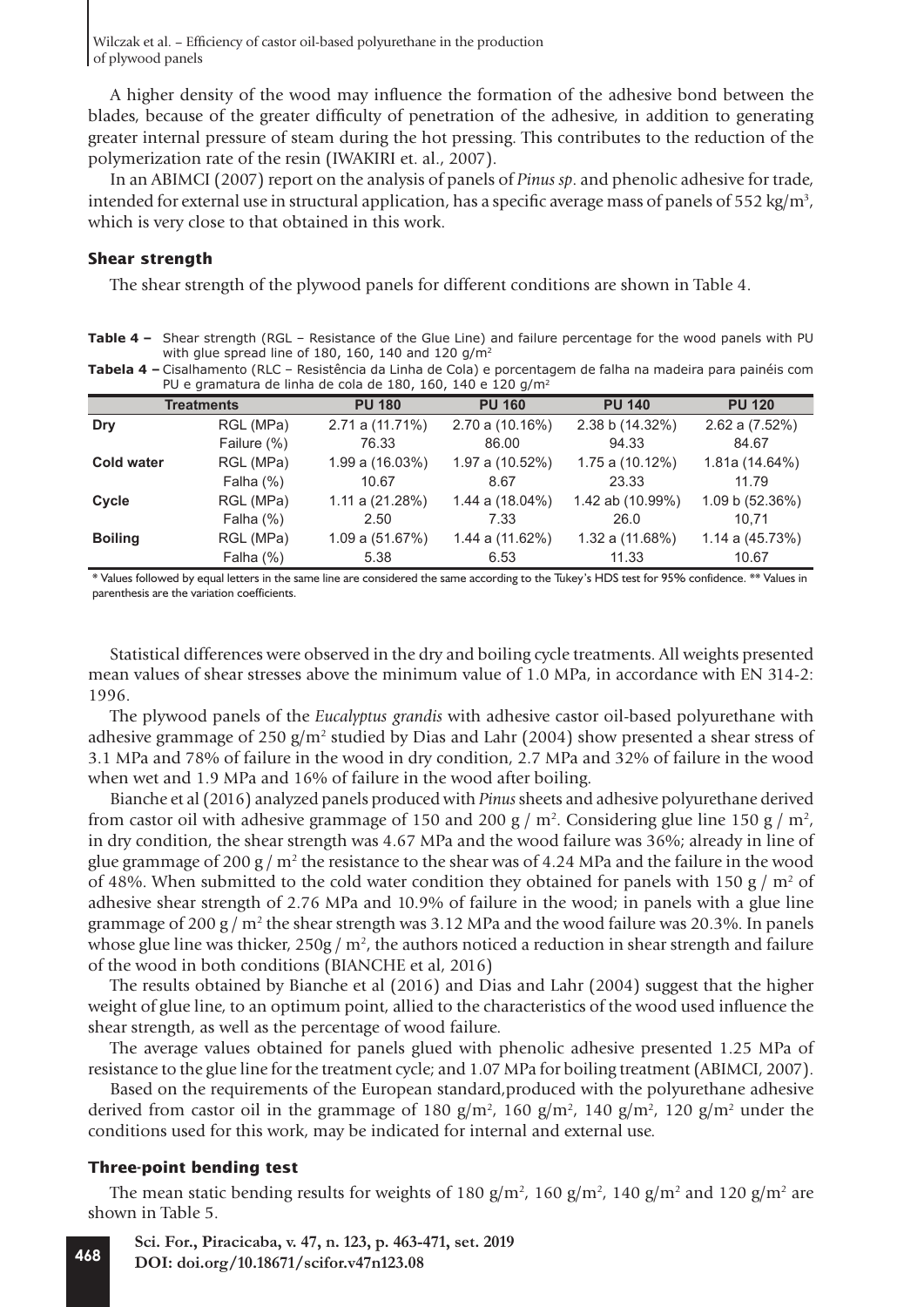**Table 5 -** Flexural strength (MOR) and elastic modulus (MOE) for the wood panels with polyurethane adhesive and glue spread line of 180, 160, 140 and 120 g/m<sup>2</sup>

| Tabela 5 - Resistência à flexão (MOR) e módulo elástico (MOE) para painéis com adesivo poliuretano e gramatura |  |
|----------------------------------------------------------------------------------------------------------------|--|
| de linha de cola de 180, 160, 140 e 120 g/m <sup>2</sup>                                                       |  |

| <b>Orientation</b> | <b>Property</b> | <b>Glue Line Weight for PU Adhesive</b> |                  |                      |                     |
|--------------------|-----------------|-----------------------------------------|------------------|----------------------|---------------------|
|                    |                 | <b>PU 180</b>                           | <b>PU 160</b>    | <b>PU 140</b>        | <b>PU 120</b>       |
| <b>Parallel</b>    | MOR (MPa)       | $63.32$ a $(16.80\%)$                   | 65.08 a (18.38%) | 63.81 a (11.49%)     | 56.88 a (23.07%)    |
|                    | MOE (GPa)       | 6.61 ab (17.35%)                        | 7.25 a (20.88%)  | 6.54 ab (13,31)      | 5.53 b (21.08%)     |
| Perpendicular      | MOR (MPa)       | 34.78 a (14.22%)                        | 27.29 b (7.76%)  | 27.00 b (15.19%)     | 31.07 ab (9.59%)    |
|                    | MOE (GPa)       | 2.13 ab (13.12%)                        | 1.98 a (13.03%)  | $2.09$ a $(24.04\%)$ | $2.12$ a $(11.87%)$ |

\* Values followed by equal letters in the same line are considered the same according to the Tukey's HDS test for 95% confidence. \*\* Values in parenthesis are the variation coefficients.

Through the statistical analysis it can be seen that there were no variations of resistance parallel to the fibers between the different weights. This means that a plywood panel produced with the 180 g/m<sup>2</sup> polyurethane adhesive may have similar strength to the same panel produced at 120  $g/m^2$ . From an economic point of view, this finding is of fundamental importance, since reducing the amount of adhesive in the panel making did not reduce the flexural strength values.

Campos et. al. (2009) obtained, for plywood panels of *Pinus* sp. with bicomponent polyurethane based on castor oil using a weight of 400  $g/m^3$ , pressing at 1.5 MPa at 60°C for 15 minutes, MOR ranging from 39 to 56 MPa and MOE of 10 to 15.3 GPa for static bending.

According to ABIMCI (2007) report, in relation to static bending, mean values for parallel and perpendicular to the grain rupture modules (MOR) were 45.36 MPa and 32.05 MPa, respectively. The mean values for the parallel and perpendicular modulus of elasticity (MOE) were 5.1 GPa and 2.6 GPa, respectively.

It is possible to state that the polyurethane adhesive derived from castor oil can replace the phenol-formaldehyde based adhesive, which is a structural adhesive indicated for external use, when used in compensated panels.

The variations occurred in the analyzed results may be related to the scattering methodology employed and the quality of the wood used. In addition, for the weights of 180 g/m<sup>2</sup> and 160 g/m<sup>2</sup> the adhesive was run through the edges of the panel, which means that not all the adhesive applied was actually used in the panel gluing process, influencing in the results obtained in this work.

# **CONCLUSIONS**

- The specific weight of the plywood panels was not affected by the type of adhesive employed in its production;
- The shear strength of plywood panels produced with adhesive made with castor oil-based polyurethane is higher than those produced with formaldehyde adhesives;
- The variation of the weight of the glue line did not affect the static flexural strength of the panels;
- When compared to plywood panels made with formaldehyde adhesives, there was no reduction in flexural strength of the plywood panels produced with the adhesive made with castor oil-based polyurethane;
- The production of plywood panels with *Pinus caribaea bahamensis* and adhesive made of castor oil-based polyurethane is technically viable;
- The most viable glue line weight for the production of these panels with polyurethane adhesive derived from castor oil is 120  $g/m^2$ .

# **REFERENCES**

ABIMCI - ASSOCIAÇÃO BRASILEIRA DA INDÚSTRIA DE MADEIRA PROCESSADA MECANICAMENTE. Compensados de Pinus. Curitiba: ABIMIC, 2007. 20 p.

ABNT – ASSOCIAÇÃO BRASILEIRA DAS NORMAS TÉCNICAS. NBR 9485: Chapas de Madeira compensada: Determinação da massa específica. Rio de Janeiro, 2011, 7 p.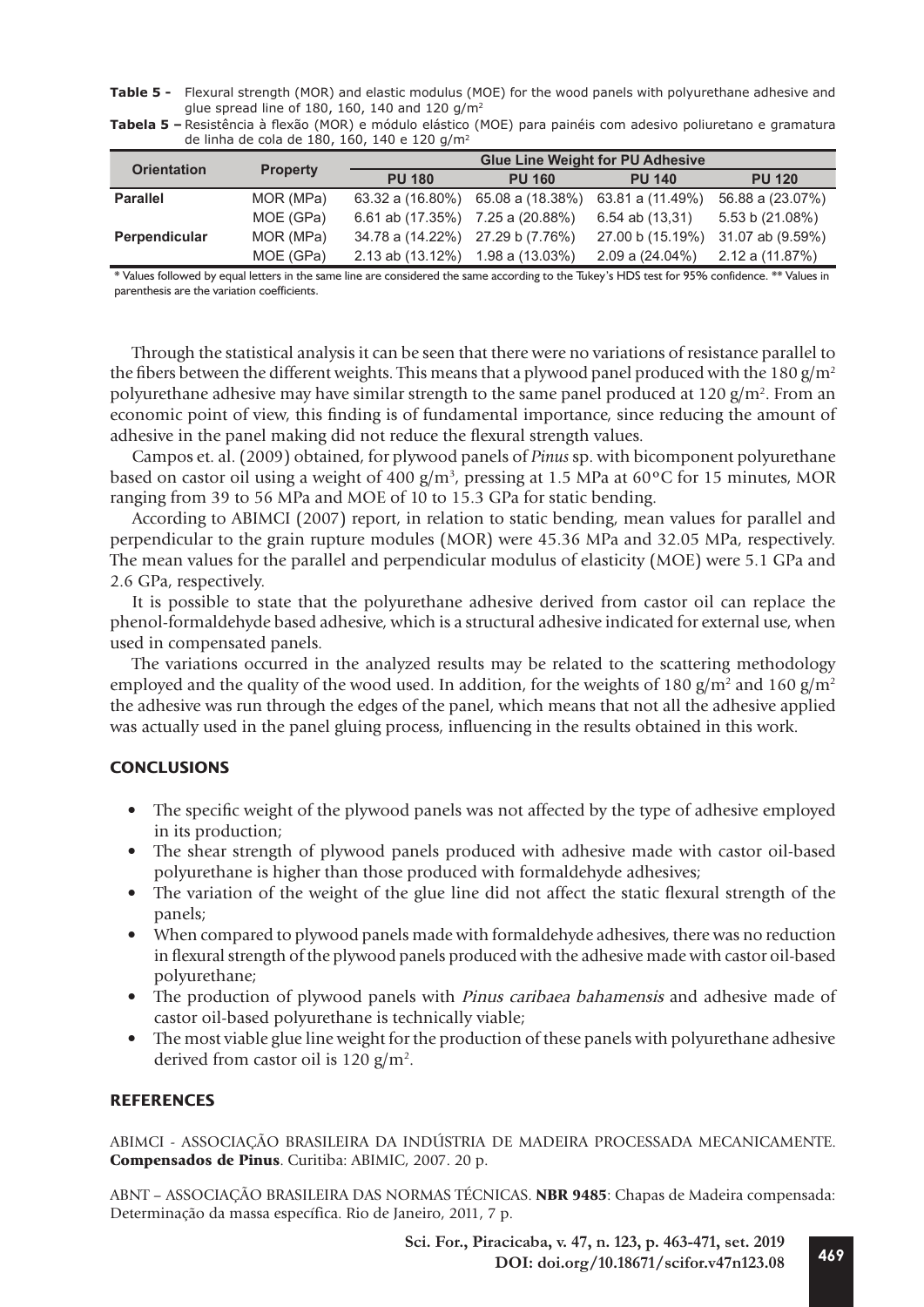ALMEIDA, N. F.; JÚNIOR BORTOLETTO, G.; MEDES, R. F.; SURDI, P. G. Avaliação da madeira de *Pinus elliotti* var.*Elliotti x Pinus caribaea* var. *Hondurensis* para a produção de compensados. Scientia Forestalis, Piracicaba, v. 40, n. 96, p. 435-443, 2012.

AYRILMIS, N.; ÖZBAY, G. Technological properties of plywood bonded with phenol-formaldehyde resol resin synthesised with bio-oil. Cerne, Lavras, v. 23, n. 4, p. 493-500, 2017.

AZEVEDO E. C. Efeito da radiação nas propriedades mecânicas do adesivo de poliuretana derivado de óleo de mamona. 153 p. 2009. Thesis (PhD in Dourado em Materials Engineering) – Universidade Federal do Paraná, Curitiba, 2009.

BIANCHE J. J. CARNEIRO A. C. O., LADEIRA J. P. S., TEIXEIRA A. P. M., PEREIRA F. A., OLIVEIRA B. S. Shear strength in the glue line of Eucalyptus sp. and *Pinus* sp. wood. Revista Árvore, Viçosa, v. 40, n. 6, p. 1109- 1117, 2016.

BREGINSKI, H. D. B. Qualidade do ar: estudo sobre a presença de formaldeído. 136 p. 2015. Dissertation (Master in Construction) - Universidade Federal do Paraná, Curitiba, 2015.

CAMPOS, C. I.; MORAIS, R. D. V.; NASCIMENTO, M.F. Caracterização físico-mecânica de painéis de madeira compensada produzidos com *Pinus* sp. e resina poliuretana bi-componente. Revista Madeira, São Carlos, v. 10, n. 24, p. 37-50, 2009.

DIAS F. M.; LAHR, A. R. Alternative castor oil-based polyurethane adhesive used in the production of plywood. Materials Research, v. 7, n. 3, p. 413-420, 2004.

EN - EUROPEAN STANDARD. EN 314: Determination of shear strength.English version. Bruxelas, 1996.

EN - EUROPEAN STANDARD. EN 310: Determination of three point bending. English version, Bruxelas, 1993.

HAUPTMANN, M.; LUBIN, J. H.; STEWART, P. A.; HAYES, R. B.; BLAIR, A. Mortality from Solid Cancers among Workers in Formaldehyde Industries. **American Journal of Epidemiology**, v. 159, n. 2, p. 1117-1130, 2004.

IARC - INTERNATIONAL AGENCY FOR RESEARCH ON CANCER. Outdoor air pollution. IARC monographs on the evaluation of carcinogenic risks to humans, Lyon, v. 109 p. 35-134, 2015.

IARC - INTERNATIONAL AGENCY FOR RESEARCH ON CANCER. Formaldehyde, 2-Butoxyethanol and 1-tert-Butoxypropan-2-ol. **IARC monographs on the evaluation of carcinogenic risks to humans,** Lyon, v.88, p. 39-325, 2004.

IWAKIRI, S. Painéis de Madeira reconstituída. Curitiba: FUPEF, 2005. 245 p.

IWAKIRI, S.; KEINERT JÚNIOR, S.; PRATA, J. G.; ROSSO, S. Produção de painel compensado estrutural de *Eucalyptus grandis* e *Eucalyptus dunnii*. Floresta, Curitiba, v. 37, n. 3, p. 363-367, 2007.

IWAKIRI S.; OLANDOSKI, D. P.; LEONHARDT, G.; BRAND, M. A. Produção de chapas de madeira compensada de cinco espécies de Pinus tropicais. Ciência Florestal, Santa Maria, v. 11, n. 2, p. 71-77, 2001.

KABOORANI, A.; RIEDL, B.; BLANCHET, P.; FELLIN, M.; HOSSEINAEI, O.; WANG, S. Nanocrystalline cellulose (NCC): a renewable nano-material for polyvinyl acetate (PVA) adhesive. European Polymer Journal, Québec, v. 48, n. 11, 2012.

MENDES, R. F., BORTOLETTO JÚNIOR, G., VIDAL. J. M., ALMEIDA, N. F., JANKOWSKY, I. P. Efeito do tratamento preservativo de painéis compensados sobre as suas propriedades físico-mecânicas. Scientia Forestalis, Piracicaba, v.41, n.100, p.507-513, 2013.

MÖLLEKEN, R. E.; TRIANOSKI, R.; CLARO NETO, S.; PEREIRA, C. R.; IWAKIRI, S.; AZEVEDO, E. C. Evaluation of pressing time in the production of edge glued panel with adhesive polyurethane derived from castor oil. Applied Adhesion Science, v. 4, p. 9, 2016.

NGARGUEUDEDJIM, K.; ANNOUAR, D. M. Anisotropic behavior of natural wood palmyra (Borassusa ethiopum Mart) of chad. International Journal of Mechanical Engineering and Technology, v. 6, n. 9, p. 102-111, 2015

ÖZTÜRK H., DEMIR A., ÇOLAK S., Some mechanical properties of plywood produced using with polyethylene as adhesive from different wood species. Journal of Forestry Faculty, v. 17, n. 3, p. 458-463, 2017